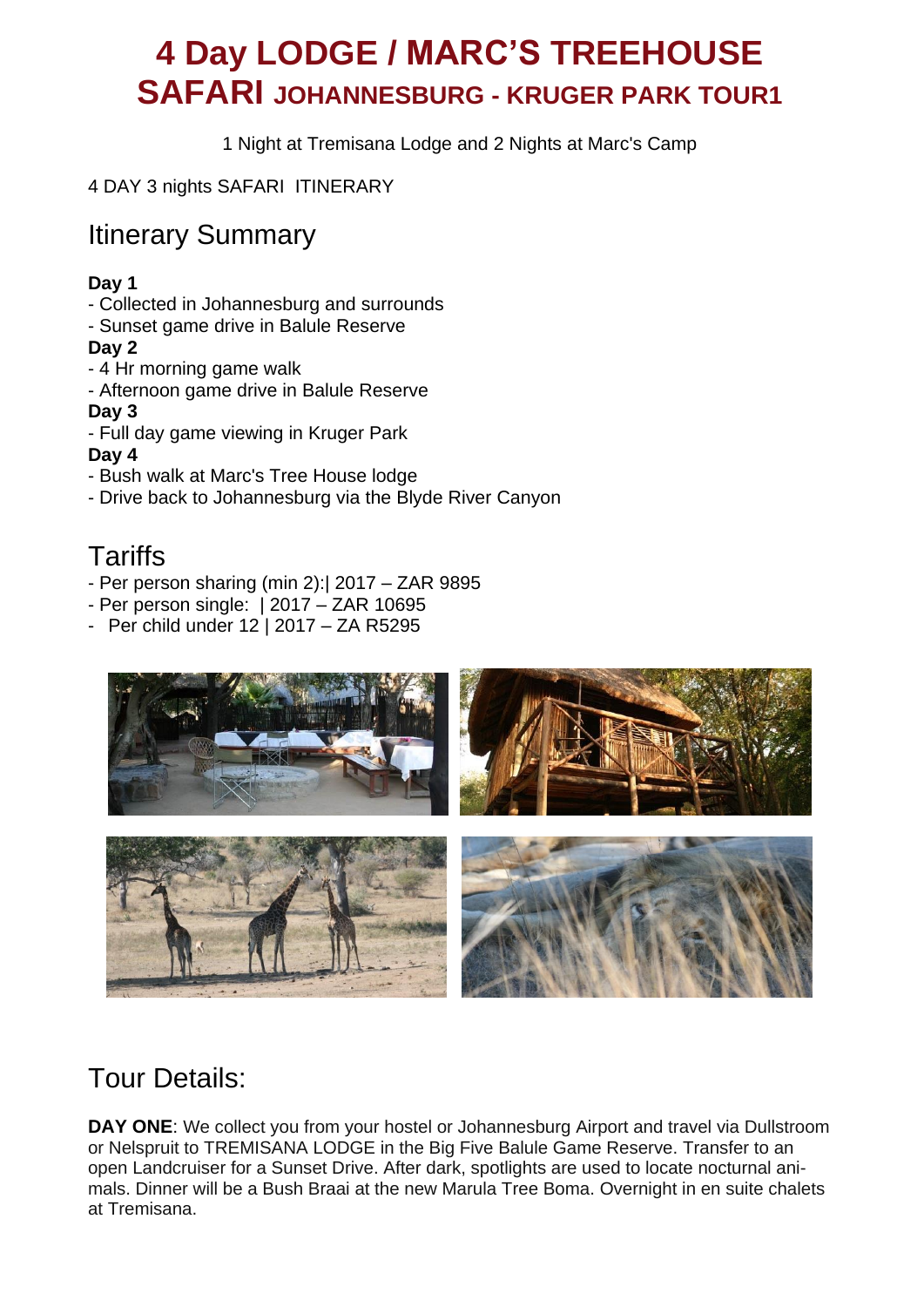

**DAY TWO:** Awaken at sunrise for an exhilarating day of unforgettable bush life. Drive to a remote part of the Balule Game Reserve, where you enjoy a 4h Bush Walk. Your experienced field guide will lead you through the bush. The thrill of following Africa's large animals until you can take a photo will remain with you forever. Adrenalin surges will be acute, notwithstanding the presence of your armed ranger. Return to Tremisana for brunch. At 14h00 we offer high tea. At 2.30pm you will be taken on a 2.5hr drive then transfer to Marcs Camp where you will have dinner.



**DAY THREE**: Full day on an open Gameviewer in the Kruger Park. Starting from Orpen in Kruger and driving through the central areas of the Kruger Park, your guide will show you the varied fauna and flora of this magnificent wildlife paradise. The open-sided Game Viewer with added elevation and absence of windows allow for excellent viewing and photographic opportunities. Your qualified guide will show you various animals, large and small, that frequent this outstanding wildlife paradise. The zone of Kruger you visit has the highest percentage population of giraffe, zebra, wildebeest and impala that attract numerous lions and other predators. Dinner and overnight at Marc's Camp.

**DAY FOUR**: We enjoy an early morning Bush Walk accompanied by an armed ranger. You will be shown various interesting details of the bush, including insects, spoor and scats. You have an excellent chance of encountering Buffalo, Nyala and other game on foot. After breakfast, we drive to the Three Rondawels of the Blyde River Canyon. We return you to your hostel or airport at around 17h00.